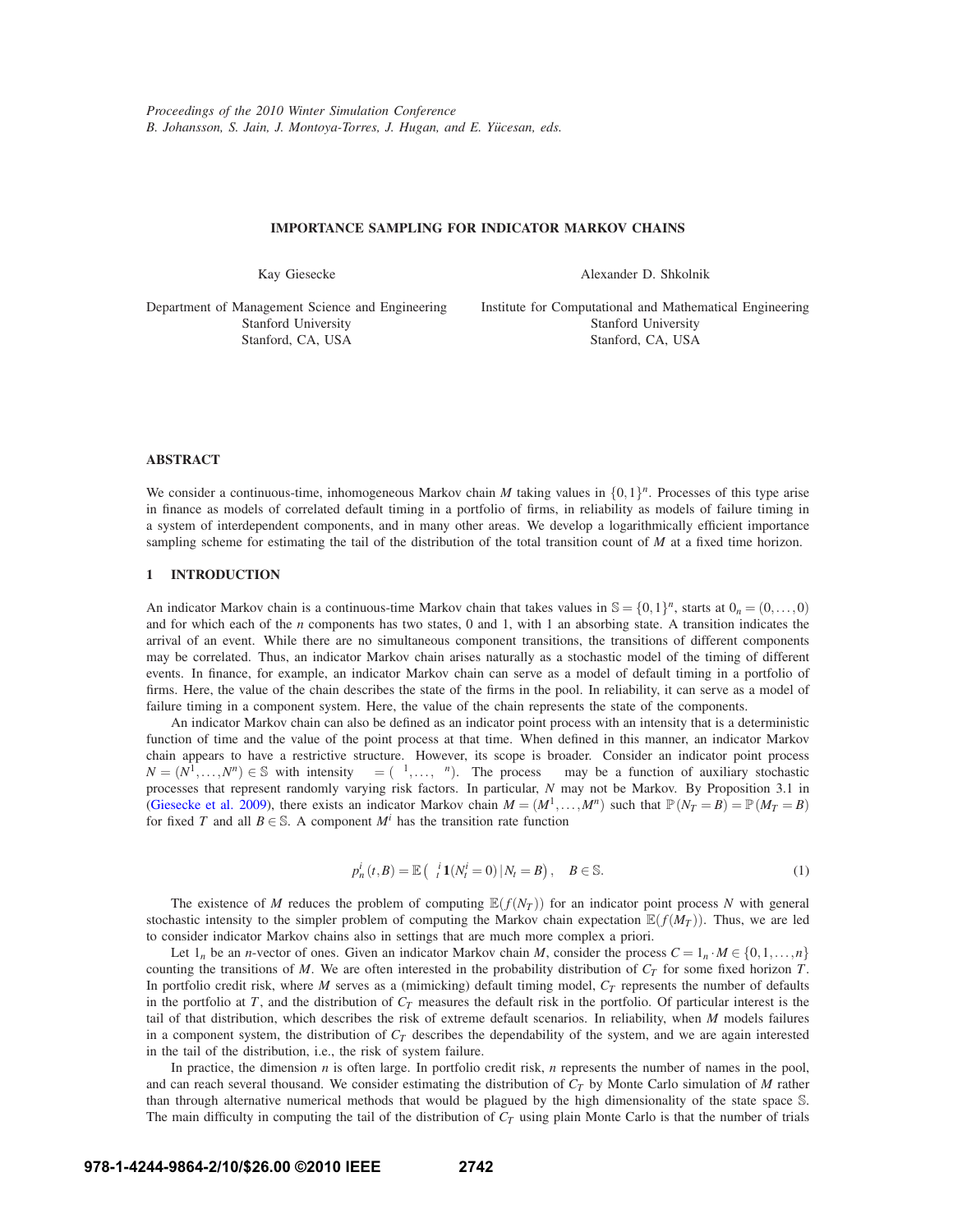required to estimate the probability of interest to a given relative precision scales in rough proportion to one over the probability. As a consequence, plain Monte Carlo is highly inefficient for estimating tail probabilities. This paper develops an importance sampling scheme for efficiently estimating the tail of the distribution of  $C_T$ . More precisely, our goal is to efficiently estimate the probabilities of the events

$$
\xi_n = \{ C_T \ge \mu n \}, \quad \mu \in (0, 1), \tag{2}
$$

when  $\mathbb{P}(\xi_n) \to 0$  as  $n \to \infty$ , i.e., when  $(\xi_n)$  is a rare-event sequence.

Our technical assumptions are as follows. We fix a complete probability space  $(\Omega, \mathcal{F}, \mathbb{P})$  with right-continuous and complete information filtration  $(\mathcal{F}_t)$ . We let  $M = (M^1, \ldots, M^n) \in \mathbb{S}$  be a continuous-time Markov chain with the following properties:  $M_0^i = 0$  almost surely and 1 is an absorbing state for  $M^i$ , for each  $i = 1, \ldots, n$ . Further, there are no simultaneous transitions of any of the *M<sup>i</sup>*. Hence, *M* is completely specified by a vector  $(p_n^1, \ldots, p_n^n) : \mathbb{R}_+ \times \mathbb{S} \to \mathbb{R}_+^n$ of transition functions satisfying  $p_n^i(\cdot, B) = 0$  if  $B^i = 1$ . For simplicity, we also assume that  $p_n^i(\cdot, B) > 0$  if  $B^i = 0$ .

#### **2 RARE EVENT REGIME**

A sequence of events  $(\xi_n)$  is called a rare-event sequence indexed by *n* if  $\mathbb{P}(\xi_n) = \mathbb{P}(C_T \ge \mu n) \to 0$  as  $n \to \infty$ . As our goal is to take the sequence  $(\xi_n)$  out of the rare event regime, we wish to better understand the asymptotic behavior of the variable  $C_T$  with respect to  $n$ . To accomplish this task we relate  $C$  to two auxiliary counting processes which will be used to stochastically bound the random variable  $C_T$  and facilitate the analysis of its asymptotic behavior. As described in Section §3, we adopt a measure change which transforms *C* into a Poisson process stopped at the *n*th event time. For this reason we consider the Poisson process as our main instrument in studying the asymptotics of  $C_T$ . For extensions of this approach see the discussion following Theorem 1 of section §4.

More precisely, we say that a random variable *X* (stochastically) dominates *C* at time *T* whenever  $\mathbb{P}(C_T \ge x) \le$  $\mathbb{P}(X \geq x)$  for all *x*. If the inequality is reversed we say *X* yields to *C* at time *T*. It follows that if *X* dominates *C* at time *T* and  $\mathbb{P}(X \ge \mu n) \to 0$  as  $n \to \infty$  we deduce that  $\mathbb{P}(\xi_n) \to 0$  which implies that  $(\xi_n)$  is a rare-event sequence. Conversely, if *X* yields to *C* at time *T* and  $\mathbb{P}(X \ge \mu n) \to 0$  as  $n \to \infty$  we deduce that  $(\xi_n)$  is not in the rare event regime. In §2.1 we utilize a Poisson random variable to state our rare event regime condition. In §2.2 we analyse its asymptotics which will be used in proving our main result in Section §4.

#### **2.1 Rare Event Conditions**

Consider a Poisson process *K* with rate  $\theta_n$  and event times  $(U_m)$ . Define the random variable  $K_n = K_{U_n \wedge T}$ . Note that both  $C_T$  and  $K_n$  take values in the set  $\{0,1,\ldots,n\}$ . Then, since  $\{K_T \geq \mu n\} = \{U_{\lceil \mu n \rceil} \leq T\}$  we have

$$
\mathbb{P}(K_T \geq \mu n) = \mathbb{P}\left(\frac{U_{\lceil \mu n \rceil} - \theta_n^{-1} \lceil \mu n \rceil}{\theta_n^{-1} \lceil \mu n \rceil^{1/2}} \leq \frac{T - \theta_n^{-1} \lceil \mu n \rceil}{\theta_n^{-1} \lceil \mu n \rceil^{1/2}}\right) = \mathbb{P}\left(\frac{U_{\lceil \mu n \rceil} - \theta_n^{-1} \lceil \mu n \rceil}{\theta_n^{-1} \lceil \mu n \rceil^{1/2}} \leq -\psi_n(v)\right) \tag{3}
$$

where we define the sequence  $v_n = \frac{T\theta_n}{|\mu n|}$  and the function  $\psi$  as

$$
\psi_n(\mathbf{v}) = (1 - \nu_n) \left[ \mu n \right]^{1/2}.
$$
\n(4)

Since the random variables  $(U_m - U_{m-1})$  are i.i.d. exponential of mean  $\theta_n^{-1}$  and variance  $\theta_n^{-2}$  we apply the CLT to

$$
g_n(z) = \mathbb{P}\left(\frac{U_{\lceil \mu n \rceil} - \theta_n^{-1} \lceil \mu n \rceil}{\theta_n^{-1} \lceil \mu n \rceil^{1/2}} \le -z\right)
$$
 (5)

to conclude that  $\lim_{n\to\infty} g_n(z) = \Phi(-z)$  where  $\Phi(\cdot)$  is the standard Normal distribution function. Observe that if  $\psi_n(v) \to \infty$  then there exists *n* sufficiently large so that  $0 \leq g_n(\psi_n(v)) \leq g_n(z) \to \Phi(-z)$  for any finite *z*. Since  $\Phi(-\infty) = 0$  we deduce the following rare event condition.

**Condition 1.** Let  $\mu \in (0,1)$  and K be a Poisson process with rate  $T^{-1}[\mu n]v_n$  such that  $K_n = K_{U_n \wedge T}$  dominates C at *time T. Then*  $\xi_n = \{C_T \geq \lceil \mu n \rceil\}$  *is a rare-event sequence and*  $\mathbb{P}(\xi_n) \to 0$  *as*  $n \to \infty$  *if* 

$$
\liminf_{n \to \infty} \psi_n(v) = \infty \tag{6}
$$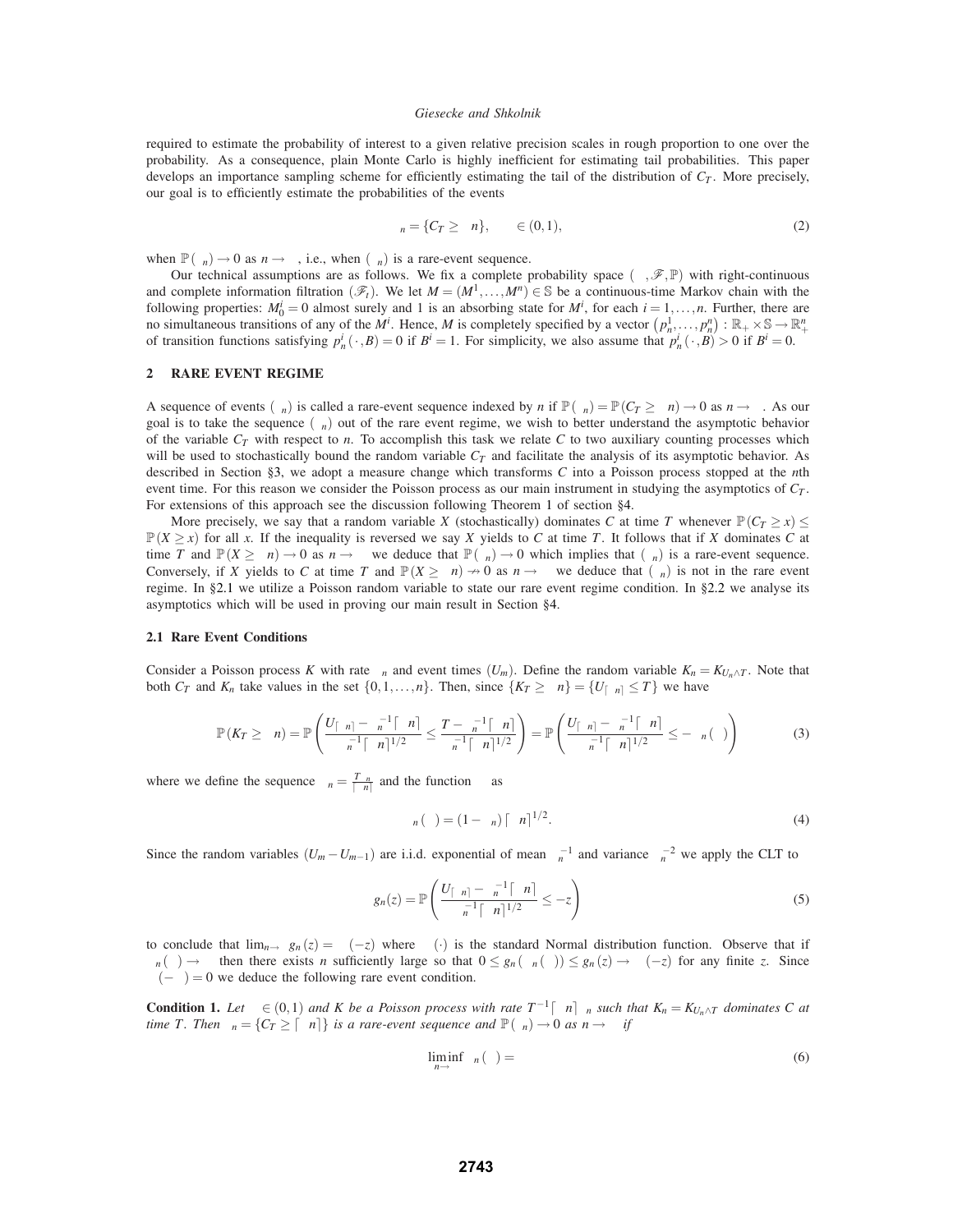*Conversely, if Kn yields to C at time T and*

$$
\liminf_{n \to \infty} \psi_n(v) < \infty \tag{7}
$$

*then*  $\mathbb{P}(C_T \geq \lceil \mu n \rceil) \rightarrow 0$  *and*  $(\xi_n)$  *is not a rare-event sequence.* 

A simpler condition for the rare event regime and one that we will eventually use is as follows.

**Condition 2.** Let  $\mu \in (0,1)$  and K be a Poisson process with rate  $T^{-1}[\mu n]v_n$  such that  $K_n = K_{U_n \wedge T}$  dominates C at *time T. Then*  $\xi_n = \{C_T \geq \lceil \mu n \rceil \}$  *is a rare-event sequence and*  $\mathbb{P}(\xi_n) \to 0$  *as*  $n \to \infty$  *if* 

$$
\limsup_{n \to \infty} v_n < 1 \tag{8}
$$

Notice that Condition 2 is more restrictive than Condition 1 but is simpler and, as reflected in the next section, yields a simpler analysis of the asymptotics of the dominating Poisson process which we have defined.

#### **2.2 Poisson Asymptotics**

Here we consider *K* to be a Poisson process with rate  $T^{-1}k v_k$  and as before define the random variable  $K_n = K_{U_n \wedge T}$ . The distribution of  $K_n$  is given by

$$
\mathbb{P}\left(K_n = \ell\right) = \exp\left(-k v_k\right) \frac{\left(k v_n\right)^{\ell}}{\ell!} \qquad \qquad \ell < n \tag{9}
$$

$$
\mathbb{P}(K_n = \ell) = \exp(-k v_k) \sum_{m=n}^{\infty} \frac{(k v_k)^m}{m!} \qquad \ell = n
$$
\n(10)

$$
\mathbb{P}(K_n = \ell) = 0 \qquad \qquad \ell > n. \tag{11}
$$

It follows that for  $k \leq n$ 

$$
\mathbb{P}\left(K_n \ge k\right) = \exp\left(-k v_k\right) \frac{\left(k v_n\right)^k}{k!} r_k \tag{12}
$$

where  $r_k \geq 1$  is defined as

$$
r_{k} = \lim_{\ell \to \infty} r_{k\ell} = \lim_{\ell \to \infty} \sum_{m=0}^{\ell} \frac{(k v_{k})^{m} k!}{(k+m)!} = \lim_{\ell \to \infty} \sum_{m=0}^{\ell} v_{k}^{m} \frac{k^{m} k!}{(k+m)!}.
$$
 (13)

The partial sums satisfy  $r_{k\ell} - r_{k(\ell-1)} \le v_k^{\ell}$ , thus if  $\limsup_{k \to \infty} v_k = b < 1$ , the sequence  $r_{k\ell}$  is uniformly Cauchy convergent and thus uniformly convergent. This implies we can exchange the limit and the sum, yielding

$$
\limsup_{k \to \infty} r_k = \lim_{\ell \to \infty} \left( \limsup_{k \to \infty} r_{k\ell} \right) \le \frac{1}{1 - b}.
$$
\n(14)

Similarly,  $\liminf_{k\to\infty} v_k = a \leq b < 1$  implies  $\liminf_{k\to\infty} r_k \geq 1/(1-a)$ . We now use Sterling's approximation  $\log k! =$  $k \log k - k + \log \sqrt{2\pi k} + O(k^{-1})$  to deduce that for  $k \le n$ 

$$
\frac{1}{k}\log \mathbb{P}(K_n \ge k) = -\nu_k + \log (k \nu_k) - k^{-1}\log k! + k^{-1}\log r_k \tag{15}
$$

$$
= 1 - v_k + \log v_k + k^{-1} \log r_k - O(k^{-1} \log k)
$$
\n(16)

Letting  $\varphi_k(v) = -1 + v_k - \log v_k$  we have for  $0 \le a = \liminf_{k \to \infty} v_k \le \limsup_{k \to \infty} v_k = b < 1$  and  $k \le n$ 

$$
\frac{1}{k}\log \mathbb{P}\left(K_n \geq k\right) = -\varphi_k\left(\upsilon\right) - O(k^{-1}\log k). \tag{17}
$$

Known as the rate function,  $\varphi$  dictates the rate of exponential decay of  $\mathbb{P}(K_n \geq k)$  for  $n \geq k \to \infty$ . Note that  $\varphi$  is strictly decreasing on [0,1] with  $\varphi_n(0) = \infty$  and  $\varphi_n(1) = 0$  and is strictly positive on [0,1].

Since our asymptotic analysis holds only for  $\limsup_n v_n < 1$  we use Condition 2 as the relevant rare event regime setting. To this end, letting *K* be a Poisson process with rate  $T^{-1}[\mu n]v_n$  with  $\limsup_{n\to\infty} v_n < 1$ , we have that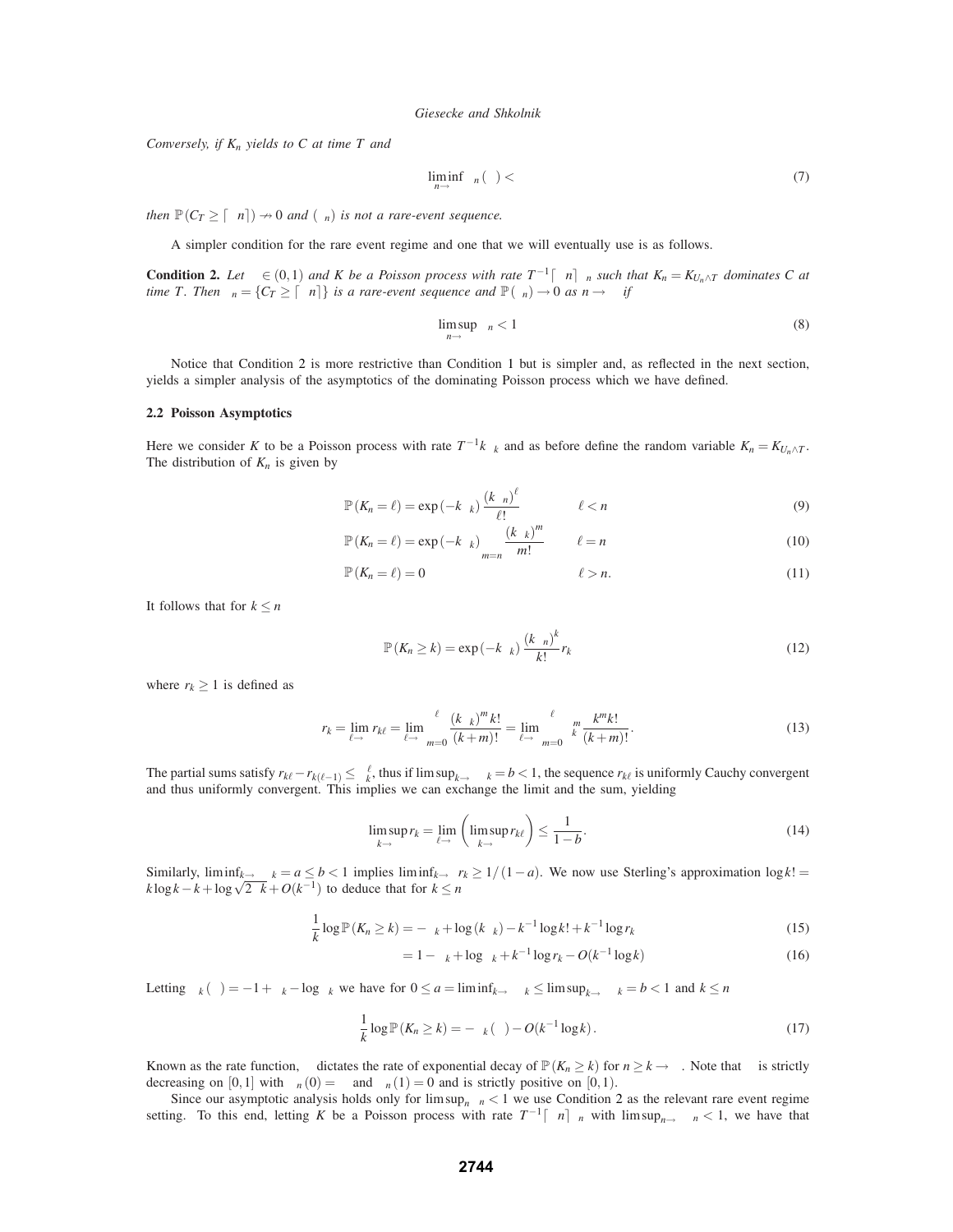$n \mapsto \{K_{U_n \wedge T} \geq \mu n\}$  is a rare-event sequence. Furthermore, if *K* dominates *C* at time *T* we have

$$
\frac{1}{\lceil \mu n \rceil} \log \mathbb{P}(C_T \ge \mu n) \le \frac{1}{\lceil \mu n \rceil} \log \mathbb{P}(K_{U_n \wedge T} \ge \mu n) = -\varphi_n(\nu) - O(n^{-1} \log n) \tag{18}
$$

where

$$
\varphi_n(v) = -1 + \upsilon_n - \log \upsilon_n. \tag{19}
$$

Similarly, if  $K$  yields to  $C$  at time  $T$  then the inequality in  $(18)$  is reversed.

#### **3 IMPORTANCE SAMPLING**

We wish to efficiently estimate the probabilities  $y_n = \mathbb{P}(\xi_n) = \mathbb{P}(C_T \ge \mu n)$  when  $(\xi_n)$  is rare. We could obtain samples of the estimator  $\mathbf{1}(\xi_n)$  of  $y_n$  by simulating *M* under the reference probability measure  $\mathbb{P}$ . Averaging the samples gives an estimate  $\hat{y}_n$  which by the LLN converges to  $y_n$  almost surely as the number of samples tends to infinity. However, the variance  $\sigma_n^2$  of the plain Monte Carlo (MC) estimator  $1(\xi_n)$  is  $y_n(1-y_n)$  and consequently, the relative error is given by  $\zeta_n = \frac{n}{\sqrt{y_n}} = \frac{1}{\sqrt{y_n}}$ . This relative error tends to infinity as  $n \to \infty$  in the rare event regime. We use importance sampling (IS) to circumvent this difficulty.

Importance sampling entails an absolutely continuous change of probability measure from  $\mathbb P$  to  $\mathbb Q$  and the subsequent simulation of *M* under Q. The key identity is

$$
\mathbb{E}_{\mathbb{P}}[f(M_T)] = \mathbb{E}_{\mathbb{Q}}[Z_T f(M_T)] \tag{20}
$$

where *f* is a P-integrable function on S and  $Z_T$  is the Radon-Nikodym derivative of P with respect to Q defined on  $\mathcal{F}_T$ . We consider the indicator function  $f(B) = \mathbf{1}(1_n \cdot B \ge \mu n)$  and the IS estimator of  $y_n$  is

$$
Y_n = Z_T \mathbf{1}(\xi_n). \tag{21}
$$

This estimator satisfies  $\mathbb{E}_{\mathbb{Q}}[Y_n] = \mathbb{P}(\xi_n)$ . We chose an importance measure  $\mathbb{Q}$  so that the relative error of  $Y_n$  under  $\mathbb{Q}$ is much smaller than that of the plain MC estimator  $\mathbf{1}(\xi_n)$  under  $\mathbb{P}$ .

#### **3.1 Measure Change**

We propose a family of importance measures  $(\mathbb{Q})_{\theta_n}$  parametrized by  $\theta_n \geq 1$  under which *M* is still an indicator Markov chain and  $C = 1_n \cdot M$  is a Poisson process with rate  $\theta_n$  stopped at the  $n^{th}$  event time. In this setting, the IS estimator is easily generated. Note that the P-dynamics of *C* are more complicated: the intensity of *C* is  $p_n(\cdot, M)$  where

$$
p_n(t,B) = \sum_{i=1}^n p_n^i(t,B).
$$
 (22)

Under the conditions stated in Section §1, a vector of rate functions  $(q_n^1, \ldots, q_n^n)$  specifies *M* under the new measure Q. We define these new rate functions as follows, using the convention  $0/0 = 0$ :

$$
q_n^i(t,B) = \frac{p_n^i(t,B)}{p_n(t,B)} \theta_n.
$$
\n(23)

Since  $q_n^i(t, B) = 0 \Rightarrow p_n^i(t, B) = 0$ , the measure  $\mathbb P$  is absolutely continuous with respect to  $\mathbb Q$ . Furthermore, under  $\mathbb Q$ the counting process *C* with event times  $(S_n)$  has intensity on  $[0, T]$  given by

$$
q_n(t, M_t) = \sum_{i=1}^n q_n^i(t, M_t) = \theta_n \mathbf{1}(C_t < n) = \theta_n \mathbf{1}(S_n > t).
$$
 (24)

In follows that under  $\mathbb{Q}$ , *C* is a Poisson process with rate  $\theta_n$  stopped at  $S_n$ . There are alternative definitions of the  $q_n^i(t, B)$  that accomplish such a transformation. But, the attractive nature of the measure change corresponding to (23) is that the Q-distribution of *M* mimics the "shape" of its P-distribution which is desirable for a good IS scheme (Glynn and Asmussen 2007).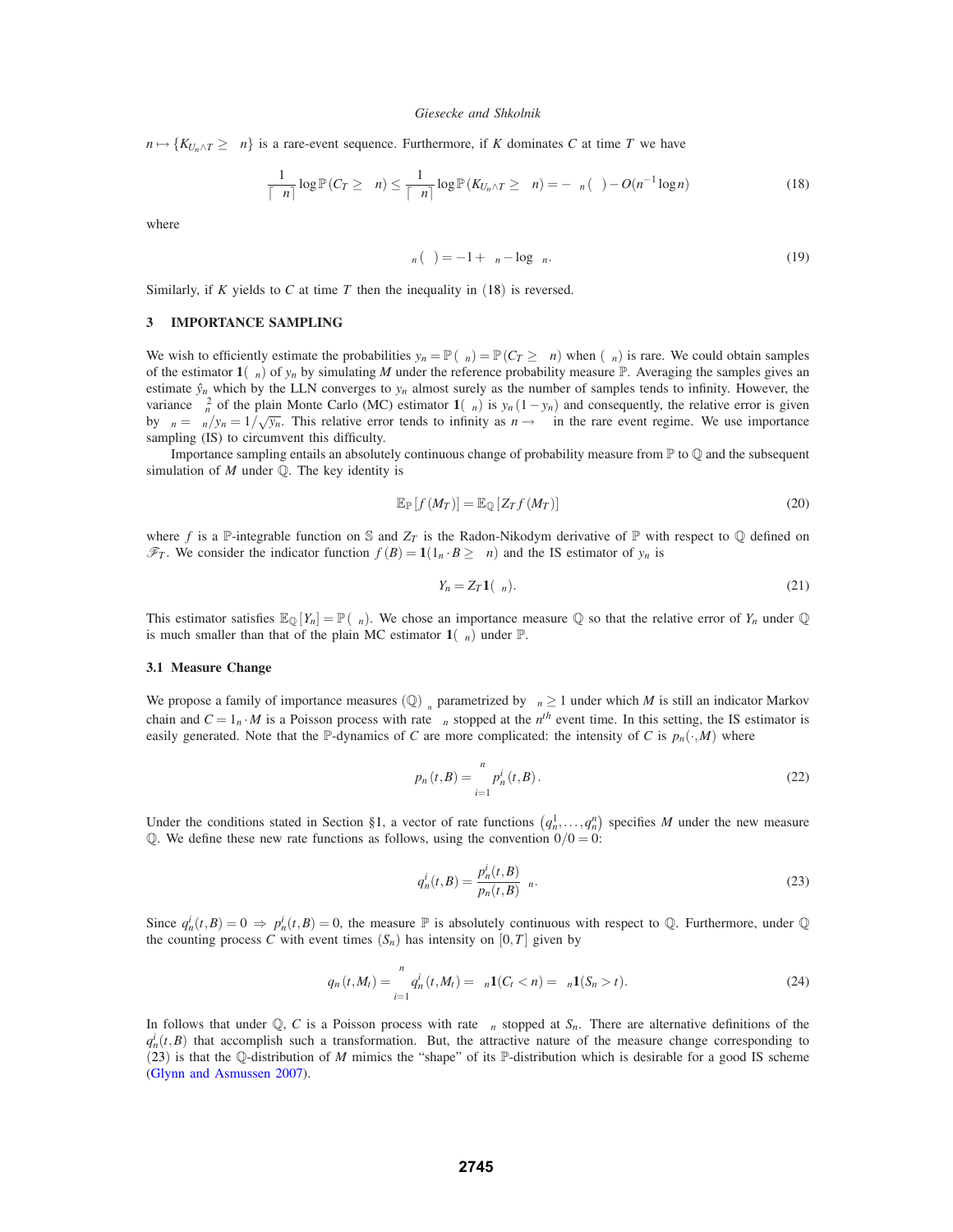The next step is to pick a parameter  $\theta_n$ . From Theorem VI.3 in (Bremaud 1981), the density  $Z_T$  takes the form

$$
Z_T = \prod_{i=1}^n \exp\left(\int_0^T \log\left(\frac{p_n^i(s-,M_{s-})}{q_n^i(s-,M_{s-})}\right) dM_s^i - \int_0^T (p_n^i(s,M_s) - q_n^i(s,M_s))(1-M_s^i) ds\right).
$$
 (25)

With the parametrization (23), we get

$$
Z_T = Z_T(\theta_n) = \exp((S_n \wedge T)\theta_n - C_T \log(T\theta_n) + \mathcal{D}_T)
$$
\n(26)

where  $\mathscr{D}_T$ , the P-log-likelihood of the event times  $\{S_m : m \leq C_T\}$  is

$$
\mathscr{D}_T = \int_0^T \log\left(T p_n\left(s - , M_{s-}\right)\right) dC_s - \int_0^T p_n(s, M_s) ds. \tag{27}
$$

To minimize the relative error produced by the IS estimator  $Y_n = Z_T(\theta_n) \mathbf{1}(\xi_n)$ , we consider its second moment:

$$
\mathbb{E}_{\mathbb{Q}}\left[Y_n^2\right] = \mathbb{E}_{\mathbb{P}}\left[Z_T\left(\theta_n\right); \xi_n\right] \leq \exp\left(\theta_n T - \left\lceil \mu n \right\rceil \log\left(T\theta_n\right)\right) \mathbb{E}_{\mathbb{P}}\left[\exp\left(\mathscr{D}_T\right); \xi_n\right] \tag{28}
$$

for all  $\theta_n \ge 1$ . Minimizing the second moment is difficult, but minimizing the bound (28) over  $\theta_n \ge 1$  is easy. Since the P-expectation on the right side of (28) does not depend on  $\theta_n$ , for  $\lceil \mu n \rceil \geq T$  the minimizer  $\theta_n^*$  is given by

$$
\theta_n^* = T^{-1} \lceil \mu n \rceil. \tag{29}
$$

To better understand the measure change corresponding to (29) note that  $C - \int_0^1 \theta_n \mathbf{1}(S_n > s) ds$  is a Q-martingale on [0,*T*] which implies that

$$
\mathbb{E}_{\mathbb{Q}}\left[C_{T}\right] = \mathbb{E}_{\mathbb{Q}}\left[\int_{0}^{T} \theta_{n}^{*} \mathbf{1}(S_{n} > s) \, ds\right] = \frac{\lceil \mu n \rceil}{T} \mathbb{E}_{\mathbb{Q}}\left[T \wedge S_{n}\right] \approx \lceil \mu n \rceil \tag{30}
$$

for large *n*. The Q-rates of *M* are shifted such that  $\xi_n$  is no longer a rare event with respect to *n*. Indeed, since under Q, the event time  $S_{\lceil \mu n \rceil}$  of *C* is the sum of  $\lceil \mu n \rceil$  independent exponential random variables with parameter  $T^{-1} \lceil \mu n \rceil$ , similarly to (3), we obtain

$$
\mathbb{Q}(\xi_n) = \mathbb{Q}(C_T \ge \mu n) = \mathbb{Q}\left(S_{\lceil \mu n \rceil} \le T\right) \to \frac{1}{2}
$$
\n(31)

as  $n \rightarrow \infty$ . For large *n*, roughly half of the samples of  $C_T$  generated under  $\mathbb Q$  will be larger than  $\lceil \mu n \rceil$ .

## **3.2 IS Algorithm**

To obtain estimates of  $\mathbb{P}(\xi_n)$  using IS we simulate *M* under the importance measure  $\mathbb{Q}_{\theta_n^*}$  and compute samples of the estimator  $Y_n = Z_T(\theta_n^*) \mathbf{1}(\xi_n)$  where  $\theta_n^* = T^{-1}[\mu_n]$ . The implementation is particularly simple since the waiting times  $(S_m - S_{m-1})$  between transitions of *M* are i.i.d. exponential with parameter  $T^{-1}[\mu n]$  and

$$
\mathbb{Q}(I_m = i \,|\, \mathscr{F}_{S_m^-}) = \frac{q_n^i \left( S_m, M_{S_{m-1}} \right)}{q_n \left( S_m, M_{S_{m-1}} \right)} = \mathbb{P}(I_m = i \,|\, \mathscr{F}_{S_m^-}), \quad i = 1, 2, \dots, n
$$
\n(32)

where  $I_m \in \{1, \ldots, n\}$  is the component of *M* in which a transition occurs at time  $S_m$ . We generate a sufficient number of IS trials, performing the following steps on each:

- Generate event times  $(S_m)$  up to time *T* of a Poisson process with rate  $T^{-1}[\mu n]$ .
- For each  $S_m$  draw the component  $I_m$  of *M* at which the transition took place from the distribution (32).
- Using the values  $(S_m, I_m)$  compute a sample  $Z_T(\lceil \mu n \rceil /T) \mathbf{1}(\xi_n)$  of  $Y_n$  using  $Z_T(\cdot)$  defined in (26).

The samples are then averaged to obtain the IS estimate, which then gives an estimate of  $\mathbb{P}(\xi_n)$  by (20).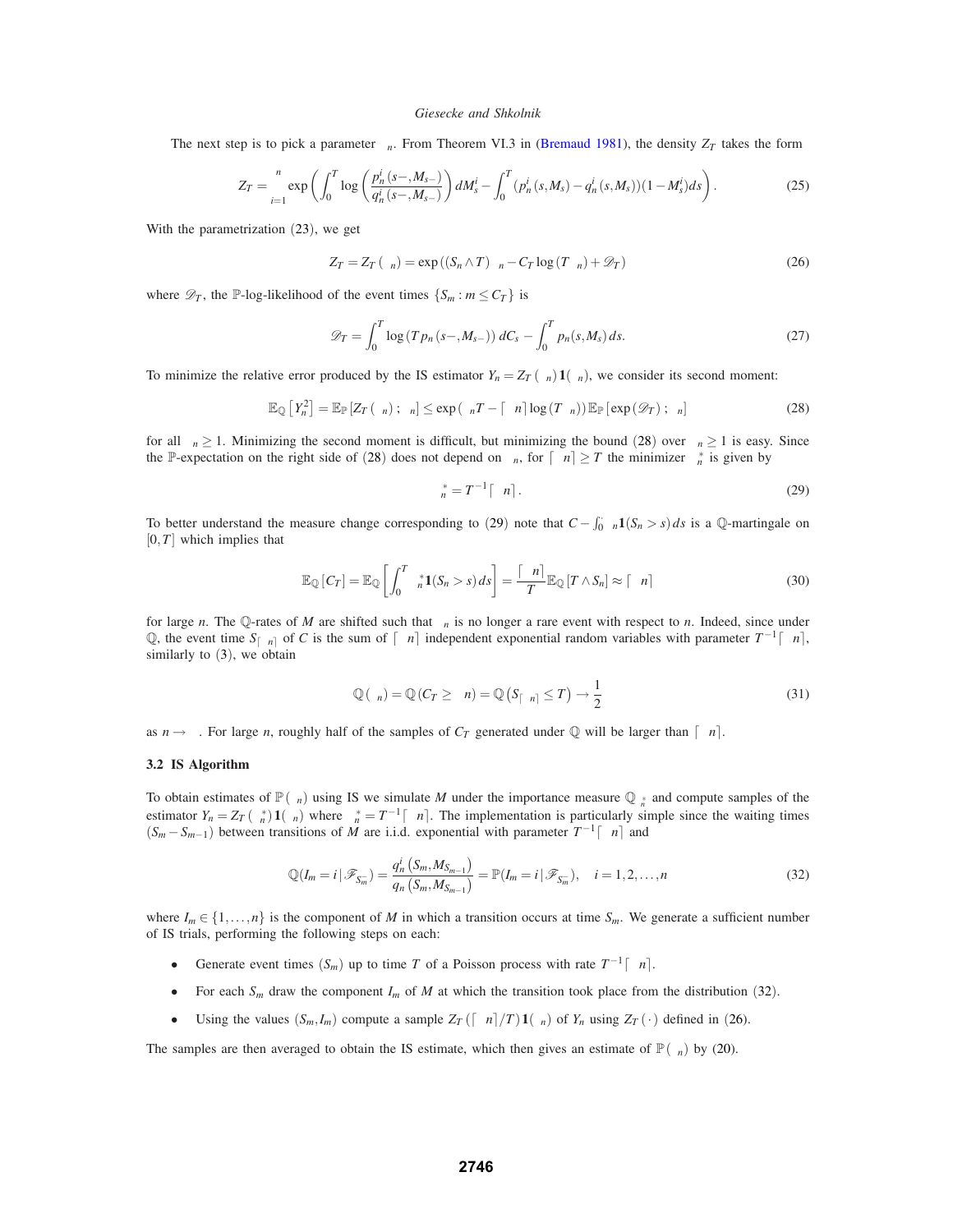## **4 LOGARITHMIC EFFICIENCY**

A standard measure of the performance of an IS estimator is logarithmic efficiency. This property states that the relative error of the estimator  $Y_n$  grows slower than the rate at which  $\mathbb{P}(\xi_n) \to 0$ . Letting

$$
\rho_n = \frac{\log \mathbb{E}_{\mathbb{Q}}\left[Y_n^2\right]}{\log \mathbb{E}_{\mathbb{Q}}\left[Y_n\right]},\tag{33}
$$

an estimator  $Y_n$  is said to be *logarithmically efficient* if and only if

$$
\liminf_{n \to \infty} \rho_n = 2,\tag{34}
$$

see (Glynn and Asmussen 2007). We next prove that our IS estimator is logarithmically efficient. We do not require specific information about the rates of the indicator chain  $M$  at hand, and prove  $(34)$  under the rare event condition and a condition which relates *C* to a dominating and a yielding Poisson processes. In particular, we require that the rate functions (19) of the dominating and yielding Poisson processes have the same asymptotics. The interpretation of such a condition is that the oscillations in  $p_n(\cdot, \cdot)$  must not grow linearly in *n* as  $n \to \infty$ .

**Theorem 1.** *Define the sequences*  $(\alpha_n)$  *and*  $(\beta_n)$  *by* 

$$
\alpha_n = \inf_{\mathcal{B}} \frac{Tp_n(s, B)}{\lceil \mu n \rceil} \quad \text{and} \quad \beta_n = \sup_{\mathcal{B}} \frac{Tp_n(s, B)}{\lceil \mu n \rceil} \tag{35}
$$

*where*  $\mathcal{B} = \{(s, B) : s \in [0, T] \text{ and } B \in \{0, 1\}^n \setminus \{1_n\} \}$ . If

$$
\limsup_{n \to \infty} \beta_n < 1 \tag{36}
$$

$$
\liminf_{n \to \infty} \frac{\varphi_n(\beta)}{\varphi_n(\alpha)} = 1,
$$
\n(37)

*then the estimator*  $Y_n = Z_T (\lceil \mu n \rceil / T) \mathbf{1}(\xi_n)$ *, where*  $Z_T(\cdot)$  *is given by* (26)*, is logarithmically efficient.* 

*Proof.* It is easy to show that  $\rho_n \leq 2$  for all *n* by simple calculation. Thus, it is sufficient to show that liminf<sub>*n*→∞</sub>  $\rho_n \geq 2$ . First, a thinning argument as in Proposition 2.1 of (Giesecke and Kim 2008) shows that the random variable  $K_{U_n \wedge T}$ , where *K* is a Poisson process with rate  $T^{-1}[\mu n]\beta_n$ , (stochastically) dominates  $C_T$ . Following Condition 2, (36) implies we are in the rare event regime. So, from (18) we deduce that for large enough *n* and  $0 < \delta_n = O(n^{-1} \log n) \downarrow 0$ 

$$
0 > \frac{\log \mathbb{E}_{\mathbb{Q}}[Y_n]}{\varphi_n(\alpha) \lceil \mu n \rceil} \ge \frac{\log \mathbb{P}(K_{U_n \wedge T} \ge \mu n)}{\varphi_n(\alpha) \lceil \mu n \rceil} = -1 + \delta_n \tag{38}
$$

where  $\varphi_n$  is the Poisson rate function defined in (19).

Then, starting from  $Y_n = Z_T \left( \frac{m}{n} \right) / T \left( \frac{z}{n} \right)$  and using (26) and (35) yields the following bound:

$$
Y_n = \mathbf{1}(\xi_n) \exp\left((S_n \wedge T) T^{-1} \lceil \mu n \rceil - C_T \log \lceil \mu n \rceil + \mathcal{D}_T\right)
$$
  
\n
$$
\leq \mathbf{1}(\xi_n) \exp\left((S_n \wedge T) T^{-1} \lceil \mu n \rceil - C_T \log \lceil \mu n \rceil + C_T \log \left(\lceil \mu n \rceil \beta_n\right) - (S_n \wedge T) T^{-1} \lceil \mu n \rceil \alpha_n\right)
$$
  
\n
$$
\leq \mathbf{1}(\xi_n) \exp\left((S_n \wedge T) T^{-1} \lceil \mu n \rceil (1 - \alpha_n) + C_T \log \beta_n\right).
$$

Again, by  $(36)$  we have that for *n* large enough this satisfies

$$
Y_n \leq \mathbf{1}(C_T \geq \lceil \mu n \rceil) \exp(-\lceil \mu n \rceil (-1 + \alpha_n - \log \beta_n))
$$
  
=  $\mathbf{1}(\xi_n) \exp(-\lceil \mu n \rceil \varphi_n(\beta)) \exp((\beta_n - \alpha_n) \lceil \mu n \rceil).$  (39)

Note that since  $\varphi_n(\cdot)$  is strictly decreasing on [0,1], we have the following two relationships:

$$
0 \ge \varphi_n(\beta) - \varphi_n(\alpha) = \beta_n - \alpha_n - \log \frac{\beta_n}{\alpha_n}
$$
\n(40)

$$
0 \leq \varphi_n(\alpha) - \varphi_n(\beta) = \alpha_n - \beta_n + \log \frac{\beta_n}{\alpha_n} \leq \log \frac{\beta_n}{\alpha_n}.
$$
\n(41)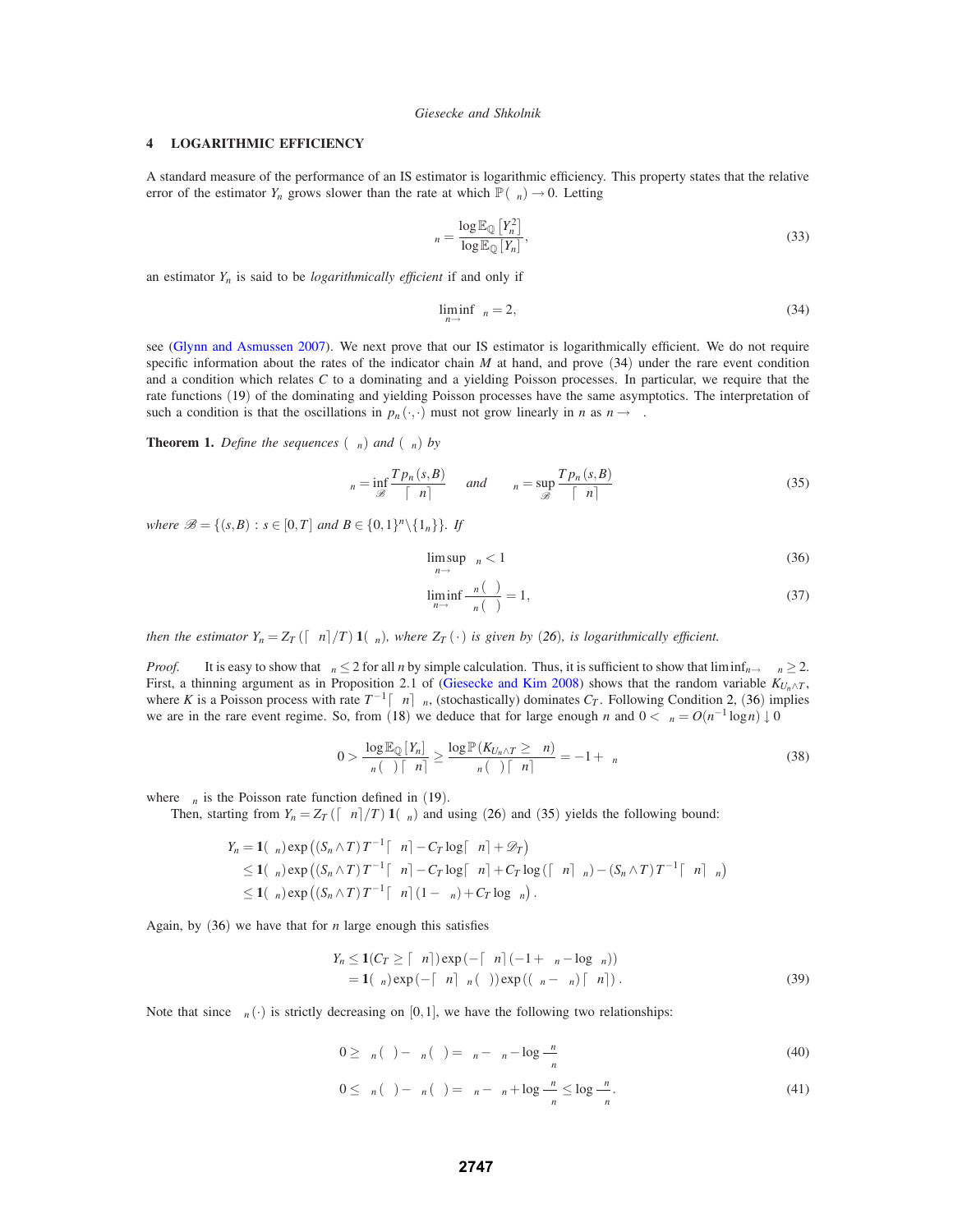Then  $\beta_n - \alpha_n \leq \log(\beta_n/\alpha_n)$  and using (39) we obtain

$$
\frac{\log \mathbb{E}_{\mathbb{Q}}\left[Y_{n}^{2}\right]}{\varphi_{n}(\alpha)\left\lceil \mu n\right\rceil} \leq -2 \frac{\varphi_{n}(\beta)}{\varphi_{n}(\alpha)} + \frac{2\left(\beta_{n} - \alpha_{n}\right)}{\varphi_{n}(\alpha)} + \frac{\log \mathbb{Q}\left(\xi_{n}\right)}{\varphi_{n}(\alpha)\left\lceil \mu n \right\rceil} \n\leq -2 \frac{\varphi_{n}(\beta)}{\varphi_{n}(\alpha)} + \frac{2}{\varphi_{n}(\alpha)} \log \frac{\beta_{n}}{\alpha_{n}} + \frac{\log \mathbb{Q}\left(\xi_{n}\right)}{2\varphi_{n}(\alpha)\left\lceil \mu n \right\rceil}.
$$
\n(42)

Taking the ratio of (42) and (38) yields

$$
\frac{\log \mathbb{E}_{\mathbb{Q}}\left[Y_{n}\right]}{\log \mathbb{E}_{\mathbb{Q}}\left[Y_{n}\right]} \geq \frac{2 \varphi_{n}(\beta)}{\varphi_{n}(\alpha)(1-\delta_{n})} - \frac{2}{\varphi_{n}(\alpha)(1-\delta_{n})} \log \frac{\beta_{n}}{\alpha_{n}} - \frac{\log \mathbb{Q}\left(\xi_{n}\right)}{2\varphi_{n}(\alpha)(1-\delta_{n})\left[\mu n\right]} \tag{43}
$$

where we observe by  $(41)$  and condition  $(37)$  that

$$
0\geq \frac{1}{\phi_n\left(\alpha\right)\left(1-\delta_n\right)}\log \frac{\beta_n}{\alpha_n}\geq \frac{\phi_n\left(\alpha\right)-\phi_n\left(\beta\right)}{\phi_n\left(\alpha\right)-\delta_n}\geq 1-\frac{\phi_n\left(\beta\right)}{\phi_n\left(\alpha\right)}\downarrow 0.
$$

Finally, taking the infimum and again applying (37) along with the fact that  $\mathbb{Q}(\xi_n) \to 1/2$  yields

$$
\liminf_{n \to \infty} \frac{\log \mathbb{E}_{\mathbb{Q}}\left[Y_n^2\right]}{\log \mathbb{E}_{\mathbb{Q}}\left[Y_n\right]} \ge 2\tag{44}
$$

 $\Box$ 

as required. Therefore,  $Y_n$  is logarithmically efficient.

Theorem 1 could be extended to incorporate milder conditions on the oscillations of the transition rate function  $p_n$  of *C* by replacing the dominating and yielding Poisson processes with pure birth processes stopped at the  $n^{th}$  event time. This would allow us to consider oscillations not over the entire state space S but over the states *B* for which  $1_n \cdot B$  is constant. Here, we would define  $\alpha_n^m$  and  $\beta_n^m$  in (35) to be the infimum and supremum taken over the set  $\mathscr{B}^m = \{(s, B) : s \in [0, T] \text{ and } B \in \{0, 1\}^n, 1, i \in B = m\}.$  This extension would then take into account that  $p_n$  also depends on the number of components of *M* which are in state 0.

## **5 NUMERICAL RESULTS**

We demonstrate the effectiveness of the IS scheme on a model of correlated default timing in a portfolio of *n* firms proposed by (Giesecke et al. 2009, Section 6). Here, the indicator chain *M* of interest mimics an indicator point process  $N = (N^1, \ldots, N^n)$  with a stochastic intensity  $\lambda = (\lambda^1, \ldots, \lambda^n)$  that follows a jump-diffusion process:

$$
\lambda_t^i = X_t^i + \sum_{j \neq i} \beta^{ij} N_t^j \tag{45}
$$

where  $\beta^{ij} \geq 0$  and the risk factors  $X^i$  follow mutually independent Feller diffusions

$$
dX_t^i = \kappa_i (c_i - X_t^i) dt + \sigma_i \sqrt{X_t^i} dW_t^i, \quad X_0^i > 0.
$$
\n
$$
(46)
$$

Here,  $\kappa_i$  is a parameter controlling the speed of mean-reversion of  $X^i$ ,  $c_i$  is the level of mean reversion, and  $\sigma_i$ controls the diffusive volatility of  $X^i$ . The process  $(W^1, \ldots, W^n)$  is a standard Brownian motion. The parameter  $\beta^{ij}$ determines the impact on firm *i* of firm *j*'s default. The corresponding jump terms generate correlation between the firm intensities. The matrix  $(\beta^{ij})$  governs the default dependence structure. The transition rates  $p_n^i(t, B)$  of the indicator chain *M* mimicking *N* in the sense that  $\mathbb{P}(M_T = B) = \mathbb{P}(N_T = B)$  for all  $B \in \mathbb{S}$  are computed according to formula (1). Giesecke et al. (2009) show that, for  $\gamma_i = (\kappa_i^2 + 2\sigma_i^2)^{1/2}$ ,

$$
p_n^i(t, M_t) = \frac{4X_0^i \gamma_i^2 \exp(\gamma_t t)}{(\gamma_i - \kappa_i + (\gamma_i + \kappa_i) \exp(\gamma_t t))^2} + \frac{2\kappa_i c_i (\exp(\gamma_t t) - 1)}{\gamma_i - \kappa_i + (\gamma_i + \kappa_i) \exp(\gamma_t t)} + \sum_{j \neq i} \beta^{ij} M_t^j
$$
(47)

We consider a portfolio of  $n = 100$  firms. The model parameters are drawn randomly, but such that the portfolio represents a pool of high-quality firms. With the exception of the matrix  $(\beta_{ij})$ , the parameters are sampled as in (Giesecke et al. 2009). The matrix  $(\beta_{ij})$  is scaled down by a factor of 10 to ensure that the indicator chain *M* is in the rare event regime. Consequently, following Condition 2 of Section §2, we ensure that  $p_n(\cdot, B) < T^{-1}[\mu n]$ , assuming that  $n = 100$  is large enough for the asymptotic regime to be in effect.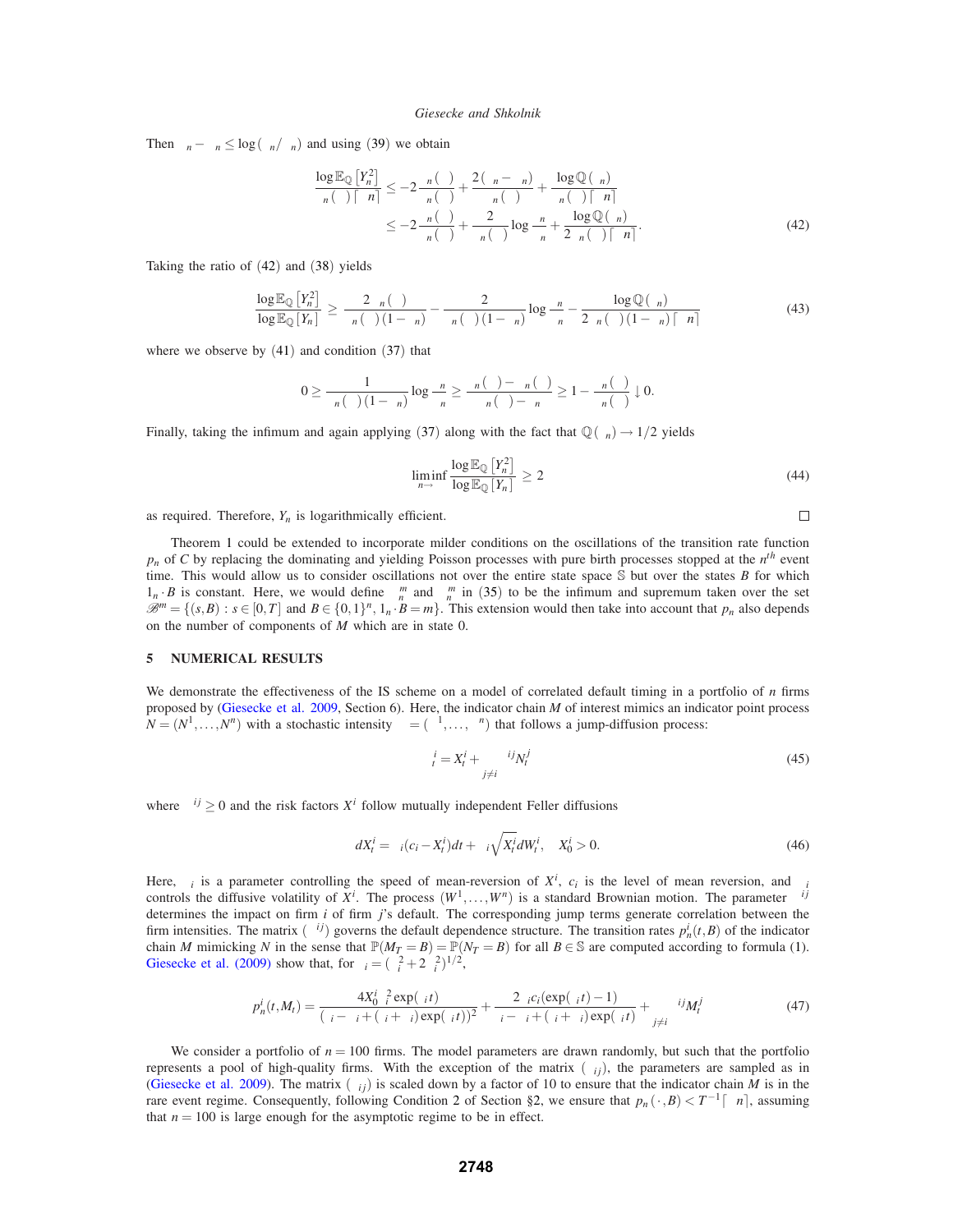| $\mu$ n        | IS Estimate $\pm$ 95% CI           | IS Scheme Variance | Plain MC Variance | Variance Ratio |
|----------------|------------------------------------|--------------------|-------------------|----------------|
|                | 9.480484E-01 $\pm$ 5.89732E-02     | 9.053097E-00       | 6.494702E-02      | 7.174011E-03   |
| $\overline{2}$ | $7.522197E-01 \pm 1.46434E-02$     | 5.023614E-01       | 1.916260E-01      | 3.814504E-01   |
| 3              | $4.906572E-01 \pm 8.91635E-03$     | 1.862536E-01       | 2.499024E-01      | 1.341732E-00   |
| 4              | $2.660202E - 01 \pm 5.64038E - 03$ | 8.281410E-02       | 1.962571E-01      | 2.369851E-00   |
| 5              | $1.196635E-01 \pm 3.07897E-03$     | 2.467735E-02       | 1.080868E-01      | 4.379999E-00   |
| 6              | $4.823202E-02 \pm 1.39821E-03$     | 5.089037E-03       | 4.594010E-02      | 9.027268E-00   |
| 7              | $1.679726E-02 + 5.32909E-04$       | 7.392553E-04       | 1.622778E-02      | 2.195152E+01   |
| 8              | $4.851613E-03 \pm 1.70985E-04$     | 7.610350E-05       | 4.923527E-03      | 6.469515E+01   |
| 9              | $1.321480E-03 \pm 4.91585E-05$     | 6.290501E-06       | 1.300307E-03      | 2.067096E+02   |
| 10             | $3.043514E-04 \pm 1.23209E-05$     | 3.951607E-07       | 3.099045E-04      | 7.842493E+02   |
| 11             | 6.616864E-05 $\pm$ 2.79334E-06     | 2.031115E-08       | 8.199344E-05      | 4.036868E+03   |
| 12             | $1.267209E-05 \pm 5.61857E-07$     | 8.217485E-10       | 1.799971E-05      | 2.190416E+04   |
| 13             | $2.199999E-06 \pm 1.02546E-07$     | 2.737301E-11       | 3.999992E-06      | 1.461291E+05   |
| 14             | $3.484863E-07 + 1.70216E-08$       | 7.542041E-13       | $(\ast)$          |                |
| 15             | $5.439357E-08 \pm 2.71767E-09$     | 1.922568E-14       | $[\ast]$          |                |
| 16             | $7.538963E-09 \pm 3.89113E-10$     | 3.941290E-16       | $\ast$            |                |
| 17             | $1.013618E-09 \pm 5.27912E-11$     | 7.254569E-18       | ิ∗                |                |
| 18             | $1.165917E-10 \pm 6.47477E-12$     | 1.091282E-19       | $[\ast]$          |                |
| 19             | $1.293590E-11 \pm 7.43057E-13$     | 1.437251E-21       | $[\ast]$          |                |
| 20             | $1.499824E-12 \pm 8.51218E-14$     | 1.886121E-23       | ี่∗่              |                |

*Giesecke and Shkolnik*

Table 1: IS estimates of probabilities  $\mathbb{P}(C_T \geq \mu n)$  for various values of  $\mu n$ . For comparison the variance of the IS and plain MC estimators are supplied along with the variance ratios showing the variance reduction obtained by the IS scheme.  $(*)$  indicates that no events were observed for the given  $\mu$  value.

We compare the plain Monte Carlo (MC) estimator of  $\mathbb{P}(C_T \ge k)$  with the corresponding IS estimator. The MC estimator  $\mathbf{1}(\xi_n)$  is obtained by simulating *M* using the rates  $(p_n^1, \ldots, p_n^n)$  up to time  $T \wedge S_{\lceil \mu n \rceil}$ . Event times  $(S_m)$  of *C* are generated using the acceptance/rejection Algorithm 4.1 of Giesecke et al. (2009). In the plain MC setting we only need to simulate up to time  $T \wedge S_{\lceil \mu n \rceil}$ , and the samples lead to estimates of  $\mathbb{P}(C_T \ge \mu n)$  for any value of  $\mu$ simultaneously. In the IS scheme we need to generate the full path up to time *T* and we cannot use the same samples for different  $\mu$  values. For each value of  $\mu \in \{0.01, 0.02, \ldots, 0.2\}$ , we use 10K trials to compute the IS estimator. The plain Monte Carlo simulation is based on 500K trials. The generation of the 500K trials takes roughly the same time as the generation of the  $20 \times 10$ K IS trials. All source code was implemented with R package and numerical experiments conducted on an 64bit Intel ® Core<sup>TM</sup> 2 Quad CPU at 2.40GHz. The plain MC simulation and all IS simulations took roughly 14 hours in total to complete.

Table 1 shows the estimates of the tail probabilities  $\mathbb{P}(C_T \geq \mu n)$ . The 95% confidence intervals on the IS estimates are included. The table also shows the variance reduction achieved by the IS scheme relative to plain Monte Carlo. This is measured by the ratio of the sample variance of the IS estimator and the sample variance of the plain MC estimator. The results show that the IS scheme starts exhibiting variance reduction as early as the center of the distribution of *CT* near  $[\mu n] = 3$ . The variance ratio grows rapidly as we estimate values into the tail.

Figure 1 shows the estimates of the tail probabilities  $\mathbb{P}(C_T \geq \mu n)$  obtained by plain MC and the IS scheme on a log-plot. We plot the 95% confidence intervals which, for demonstration purposes, have been magnified by a factor of 5. We do not display lower error bars for the estimates at which the lower confidence interval is below zero. Each estimate is indicated with the specified symbol and the upper and lower error bars are interpolated to demonstrate the way in which the estimate confidence changes for each scheme as  $\mu$  increases. Plain MC loses accuracy early on as the 95% confidence intervals diverge away from the estimated probability. The IS estimates are accurate well into the tail with each estimate having relatively the same degree of precision.

## **REFERENCES**

Bremaud, P. 1981. *Point processes and queues: Martingale dynamics*. New York: Springer-Verlag.

Giesecke, K., H. Kakavand, M. Mousavi, and H. Takada. 2009. Exact and efficient simulation of correlated defaults. *SIAM Journal on Financial Mathematics*, forthcoming.

Giesecke, K., and B. Kim. 2008. Risk analysis of collateralized debt obligations. *Operations Research*, forthcoming. Glynn, P., and S. Asmussen. 2007. *Stochastic simulation: Algorithms and analysis*. New York: Springer.